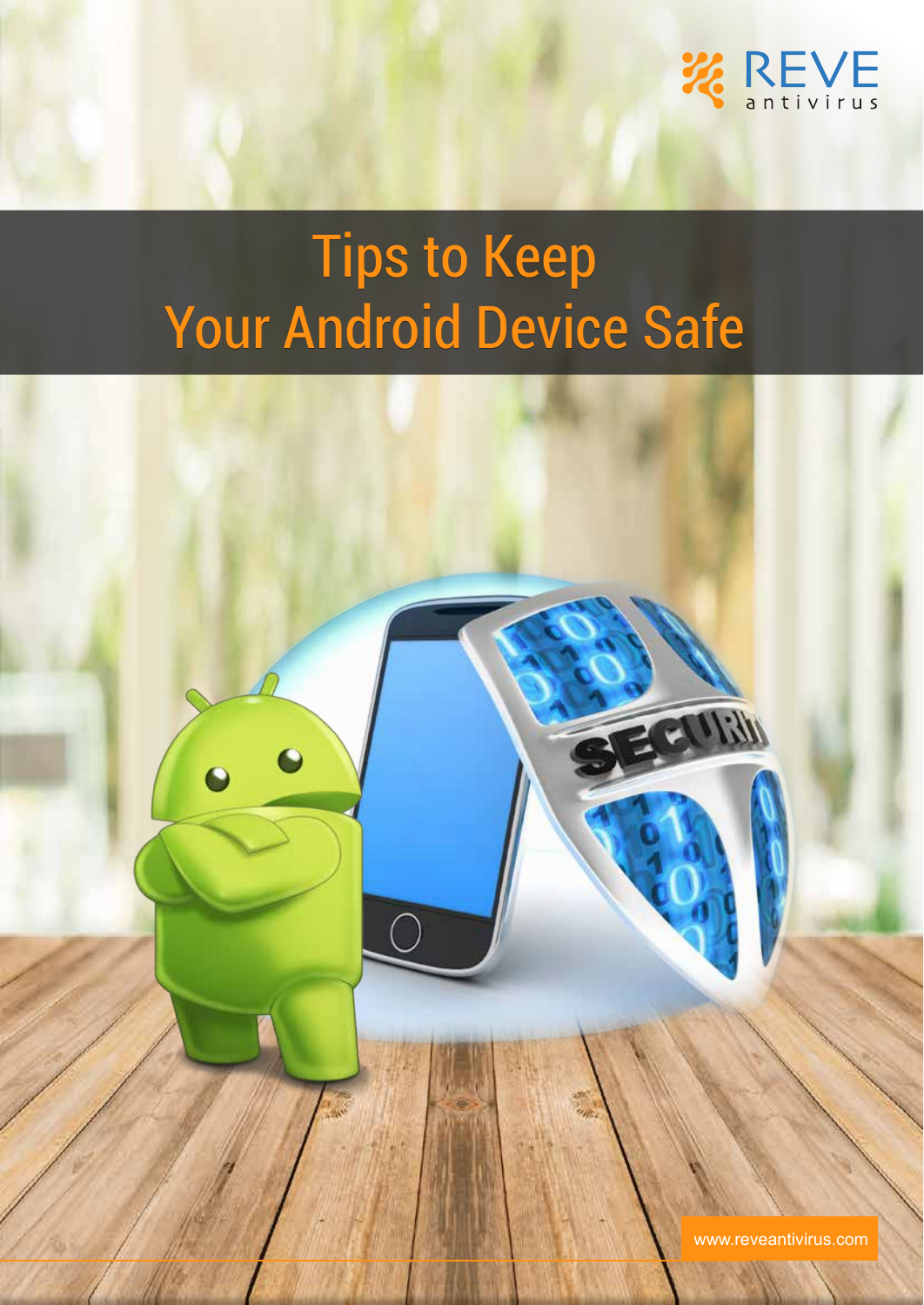# Set a Screen Lock

Setting up a screen lock is important to prevent any unauthorized user from accessing your personal information. You can lock the phone screen using a password, PIN or pattern





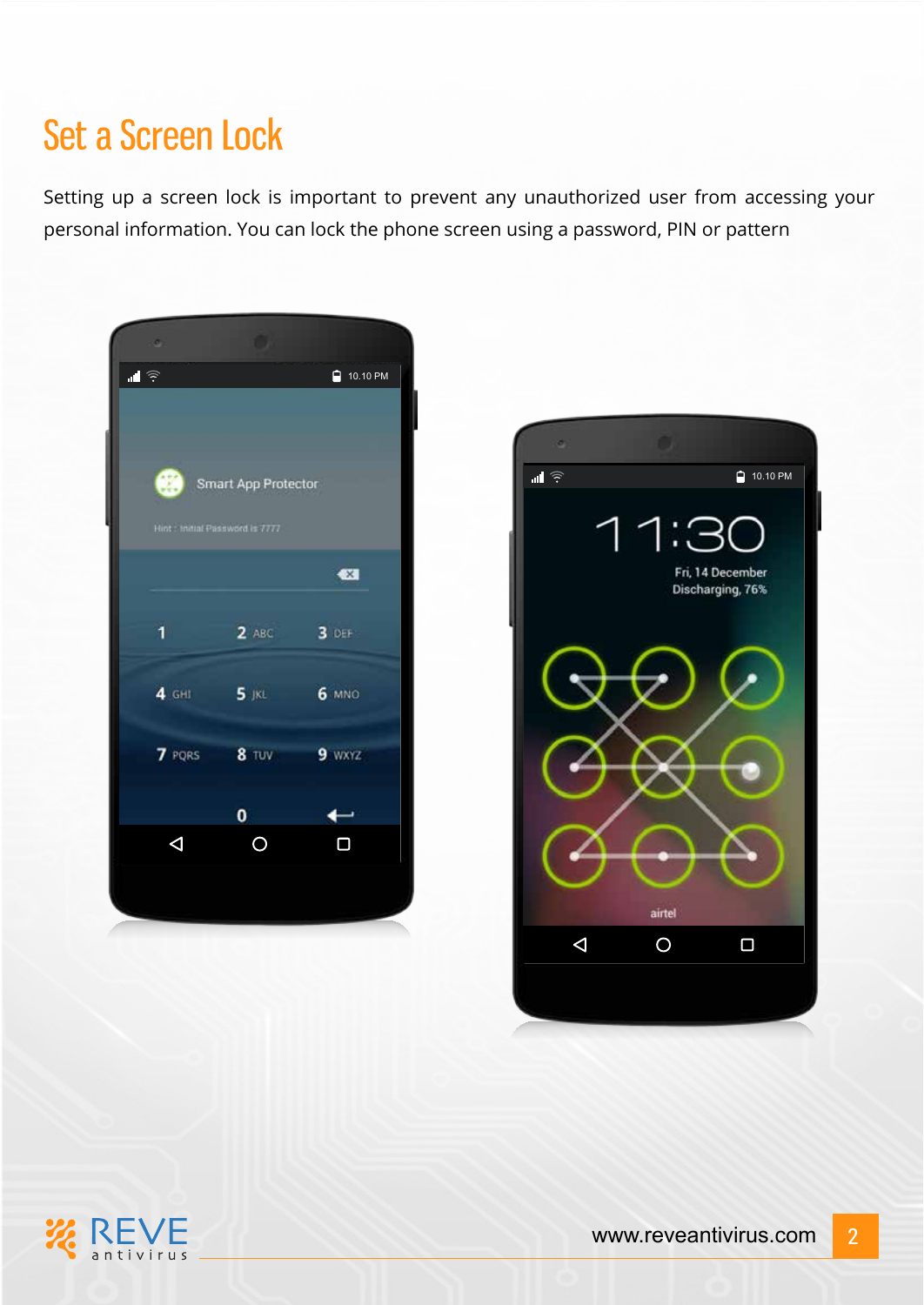# Keep Android Device Manage On

Remain prepared, if you ever lose your mobile, the "Android Device Manager" should be set up.

- 1. Open your device's Settings
- 2. Under "Personal," tap Google.
- 3. Under "Services," tap Security.

Now activate "Remotely locate this device" and "Allow remote lock and erase." You need to sign in with your Google account to perform this activity.





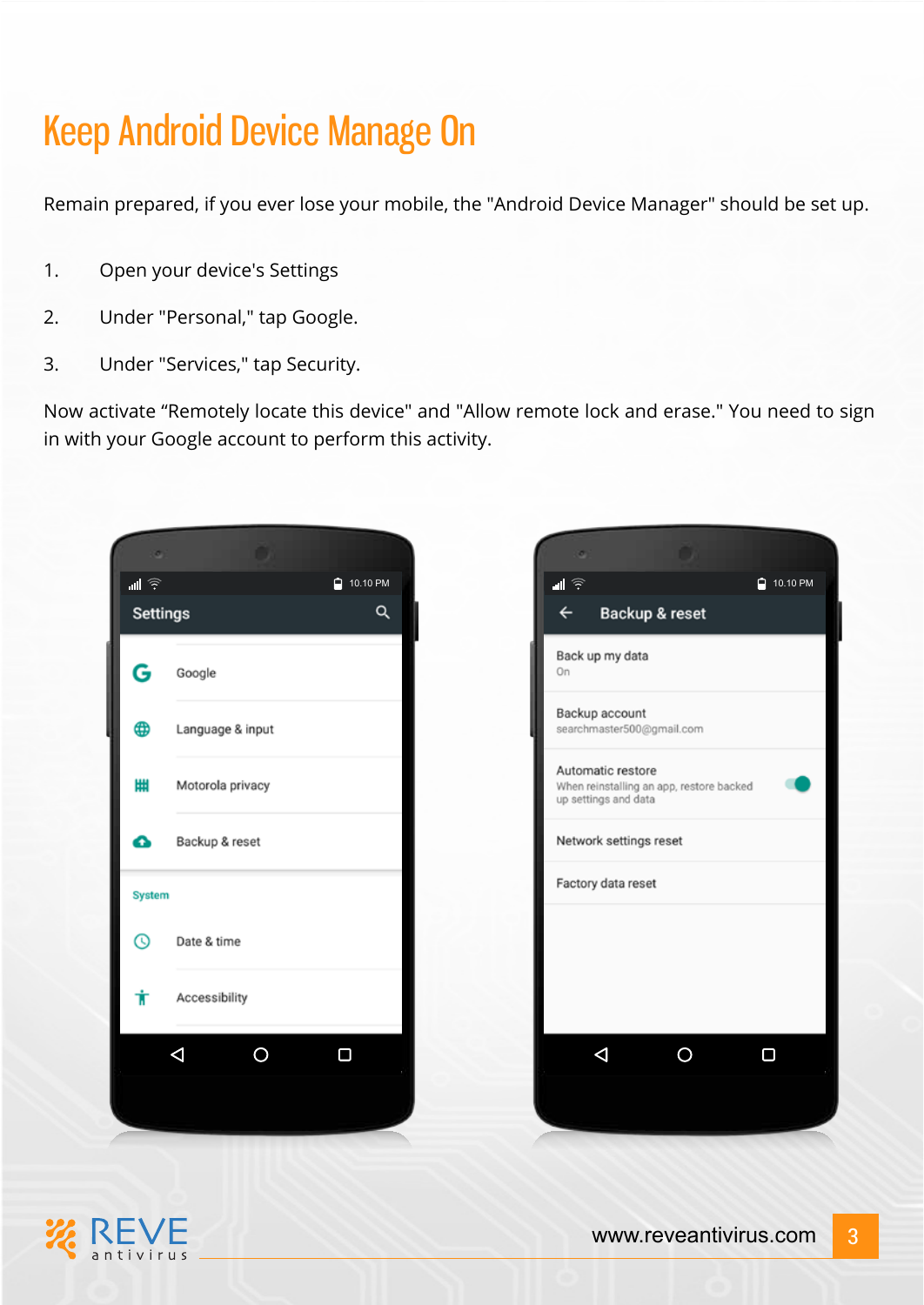# Encrypt Your Device

Encryption will help you keep your data protected if you lose your device. If you have Android 4.1 version or higher, you need to go to Settings » Security » Encrypt phone. This will encrypt the data.



#### Downloading app from trusted source

Downloading app from trusted source is important as it may compromise the security of your devices. Any time you can download an app from any unknown source by using the "Unknown

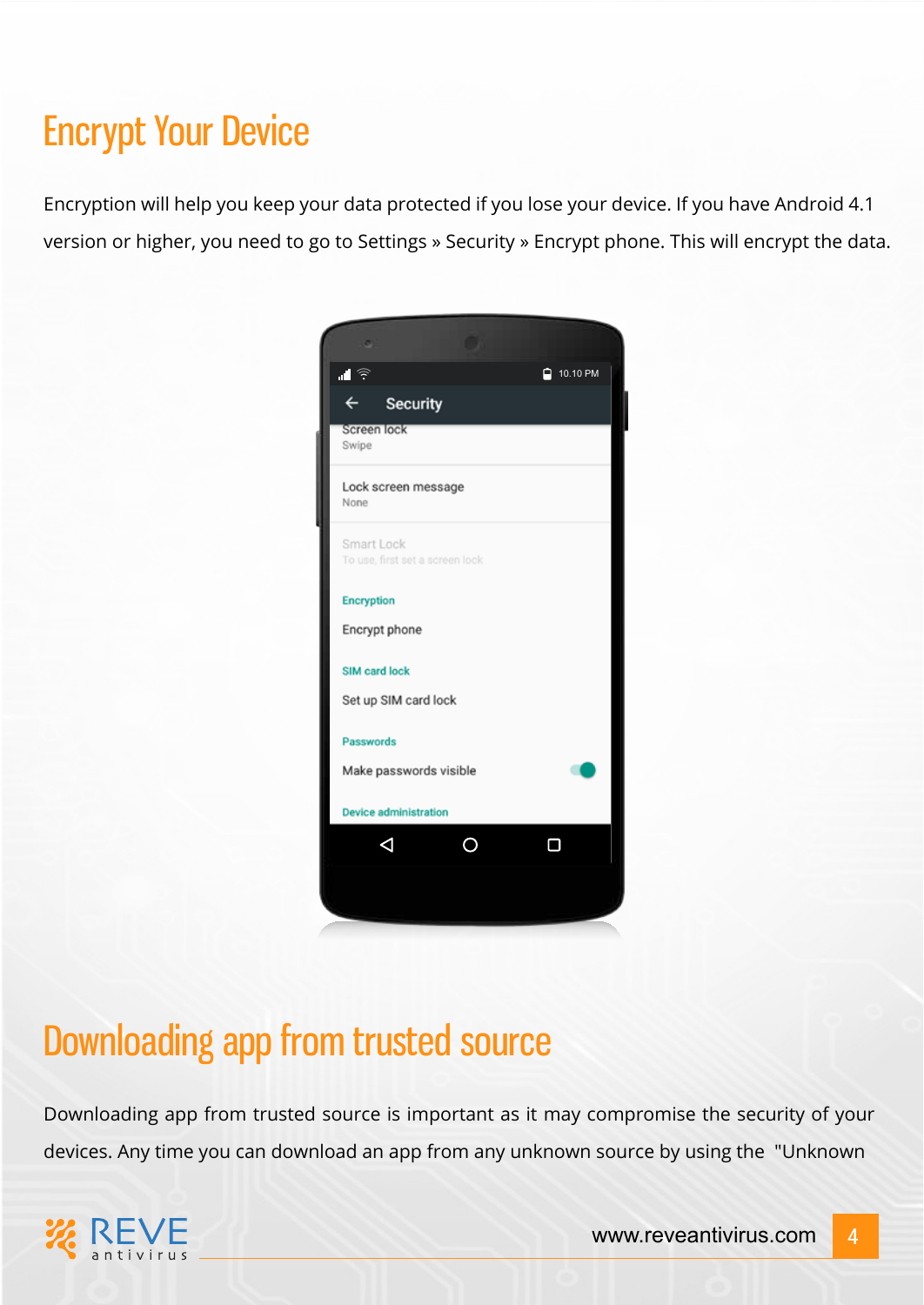Sources" feature. Keeping in mind the security, this feature is disabled but users can manage the settings as per requirement.

- Before you install any app from unknown source, you need to be sure it's a trusted brand.
- Also, check if the app is seeking some private information or device permission that you will not share.
- In order to keep a check on these apps, you can use antivirus software. REVE Mobile Antivirus has Privacy Advisor feature, which allows users to review the permissions granted to these apps.